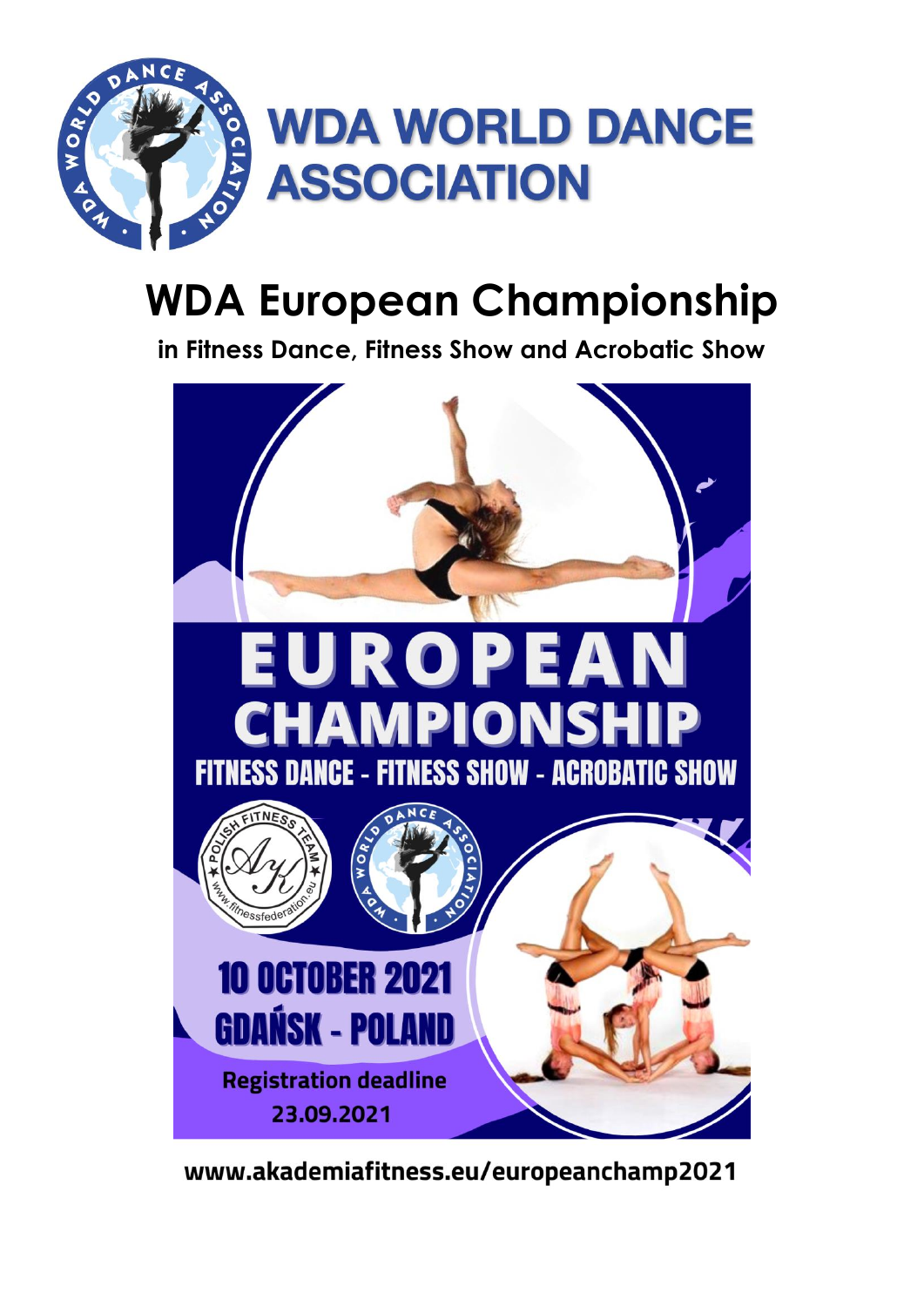## **WELCOME IN GDAŃSK AT THE EUROPEAN CHAMPIONSHIP FITNESS WDA**

10.10.2021 in Poland we will see great Fitness Show! The best players from all over the world come to our country! We will be watching performances from Hungary, Slovakia, Romania, Czech Republic, Poland and others many good competitors!

 I hope that your visit to Poland will be very pleasant for you. I wish you all the successes, fair-play competition and a lot of joy.

See you in October

Best regards

Aleksandra Kobielak President Fitness WDA Poland President of Fitness Sport Academy **Organizer** 

## **DATE OF COMPETITION: 10 OCTOBER 2021 Registration deadline: 23 September 2021**

#### **Website and registration:**

## **https://www.akademiafitness.eu/europeanchamp2021 DOWNLOADS:**

Application forms RULES WDA (EUROPEAN CHAMPIONSHIP PARENT'S CERTIFICATE OF THE CHILD

### **Start fee**:

100 pln - its 22 euro per person solo, per person in duo-trio, and 11 euro per person group/formation

### **Price:**

solo, duo-trio every competitors will get diploma, medal, cup. Group-Formation every will get diploma, medal and one cup.

#### **Place**:

HALA WIDOWISKOWO-SPORTOWA AWFiS, GDAŃSK, POLAND (street. Kazimierza Górskiego 1, 80-320 Gdańsk)